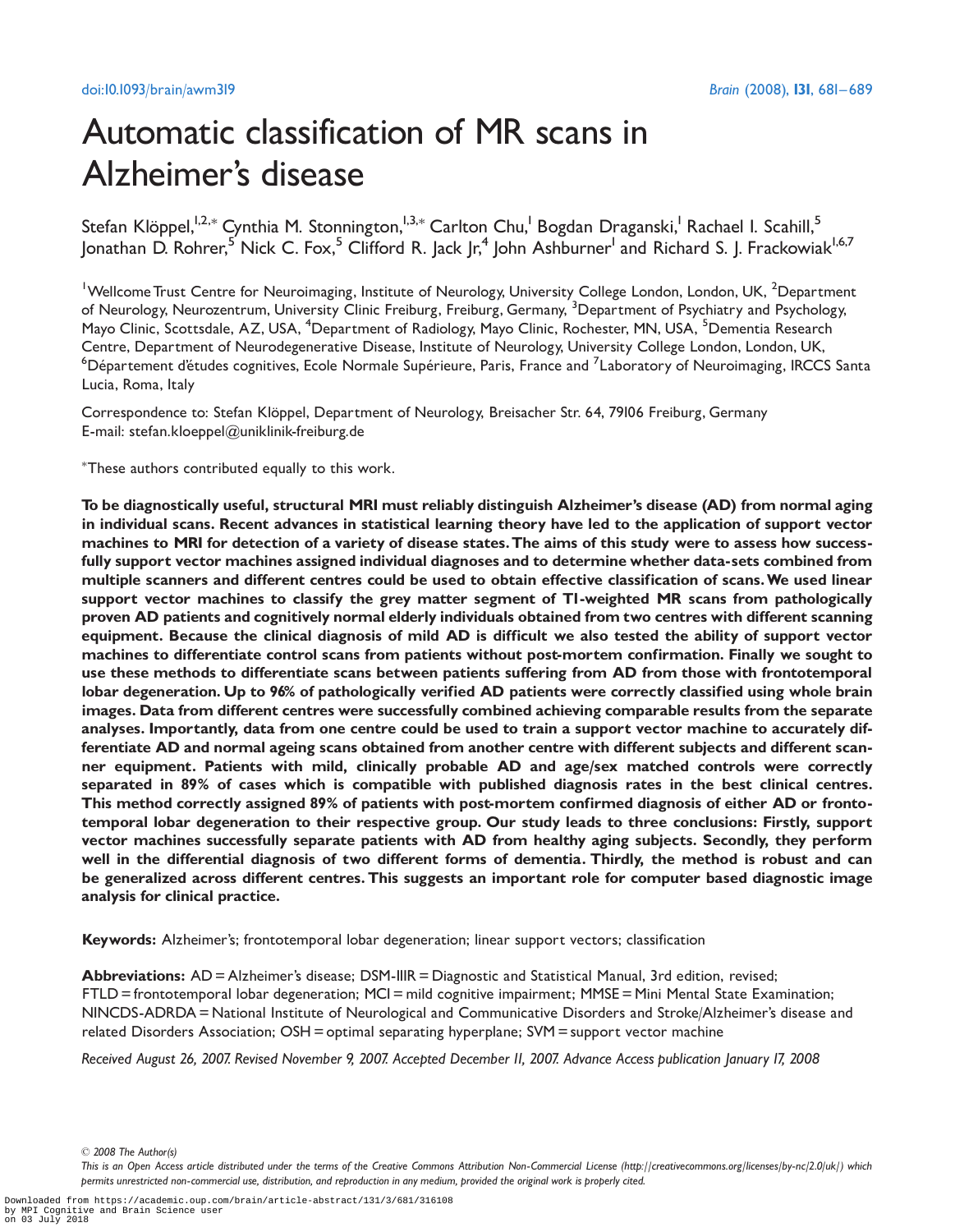# Introduction

Alzheimer's disease (AD), the commonest cause of dementia, is a neurodegenerative disorder. Definitive diagnosis can only be made with histopathological confirmation of amyloid plaques and neurofibrillary tangles, usually at autopsy. Early detection of AD is seen as important because treatment may be most efficacious if introduced as early as possible. In practice, a diagnosis is largely based on clinical history and examination supported by neuropsychological evidence of the pattern of cognitive impairment (Blennow et al., 2006). However, the reality is that only about half of those with probable dementia are actually recognized in the primary care setting (Valcour et al., 2000; Solomon and Murphy, 2005). When time-consuming criteria such as those published by the National Institute of Neurological and Communicative Disorders and Stroke/Alzheimer's disease and related Disorders Association (NINCDS-ADRDA) (McKhann et al., 1984) are used, the diagnostic accuracy is improved. Based on a review of 13 studies using neuropathological confirmation, a probable AD diagnosis using NINCDS-ADRDA or the Diagnostic and Statistical Manual, 3rd edition, revised (DSM-IIIR) (American Psychiatric Association, 1987) criteria has an average sensitivity of 81% (range 49–100%) and specificity of 70% (range 47–100%) when patients are followed to autopsy (Knopman et al., 2001).

Historically, brain imaging, e.g. MRI, has largely been used to rule out alternative causes of dementia. This approach is consistent with established diagnostic consensus criteria such as those published by the NINCDS-ADRDA (McKhann et al., 1984). More recently, there has been a realization that MRI may add positive predictive value to a diagnosis of Alzheimer's disease (Fox and Schott, 2004). Several studies demonstrate that using MRI to evaluate atrophy of temporal lobe structures can contribute to diagnostic accuracy (Barnes et al., 2004; Wahlund et al., 2005), but these findings have yet to be applied to routine clinical radiological practice, let alone the general practice setting (Wahlund et al., 2005). Manual measurements of these structures on MR images (Jack et al., 1992) are timeconsuming and do not capture the full pattern of atrophy. The few studies of temporal lobe structures which utilize ante-mortem clinical data and structural MR in subjects where there is histopathological verification of AD also show hippocampal volume to be a sensitive marker for pathological AD stage (Gosche et al., 2002; Jack et al., 2002; Csernansky et al., 2004). If clinical MR scans are to be useful in the diagnosis of dementia, non-expert dependent, automated methods are needed that perform equally well or better than those seen in clinical practice so far. Furthermore, a method that has the capacity to utilize information from the whole brain will be more likely to distinguish among the dementias than techniques that rely solely on small regions, e.g. the medial temporal lobe, since hippocampal atrophy is present in other forms of

dementia as well as AD (Chan et al., 2001; Jack et al., 2002).

There has been recent interest in machine-learning techniques such as support vector machines (SVMs) to categorize individual structural or functional brain images by differentiation of images from two groups (e.g. male/ female or patient/control) (Lao et al., 2004; Fan et al., 2005; Mourao-Miranda et al., 2005; Kawasaki et al., 2007). Machine learning based pattern recognition techniques are multivariate and take into account specific inter-regional dependencies characteristic of different distributed pathologies, using such information to help categorize scans (Lao et al., 2004; Fan et al., 2005). SVMs are trained using a specific algorithm on well-characterized data (e.g. AD or normality). New scans can be tested against trained sets and in turn categorized as members of a particular clinical group (e.g. AD). Such categorization methods potentially satisfy the requirements of a diagnostic tool. The feasibility of such an approach using MR scans has recently been shown by automatic gender-based classification (Lao et al., 2004) and by detection of a variety of diseases (Fan et al., 2005; Kawasaki et al., 2007). In AD, automatic image classification has previously been used in functional imaging and cortical thickness measurements (deFigueiredo et al., 1995; Herholz et al., 2002; Lerch et al., 2006) to differentiate scans from patients with dementia and controls. More recently, pattern recognition methods applied to structural MRI were reported for the separation of mild cognitive impairment (MCI) from cognitively normal individuals (Davatzikos et al., 2006; Teipel et al., 2007).

To date, the application of SVM to structural MR scans for the purpose of AD diagnosis has not been demonstrated using pathologically confirmed cases for training data, nor to differentiate different forms of dementia. We applied SVM classification to examine various sets of MR brain scans from AD patients and elderly normal persons. In the first set, AD patients were largely from a community-based setting and all AD diagnoses were confirmed with neuropathology. The second set consisted of neuropathologically confirmed AD patients and controls from a quaternary referral centre allowing us to test how well results can be generalized and data-sets combined from different centres and scanners. The third set consisted of probable AD patients limited to 80 years of age or younger with Mini Mental State Examination (MMSE) scores  $\geq 20$  and age/sex matched cognitively normal controls. Finally, a dataset of subjects with neuropathologically proven frontotemporal lobar degeneration (FTLD) having comparable MMSE scores with the first two groups were included to explore whether SVMs can further distinguish between AD and FTLD. FTLD is characterized by frontal and temporal lobe atrophy with corresponding cognitive and behavioural deficits. Nonetheless, FTLD is sometimes difficult to distinguish from AD clinically. Although pathologically heterogeneous, FTLD can be neuropathologically separated from AD (McKhann et al., 2001; Cairns et al., 2007).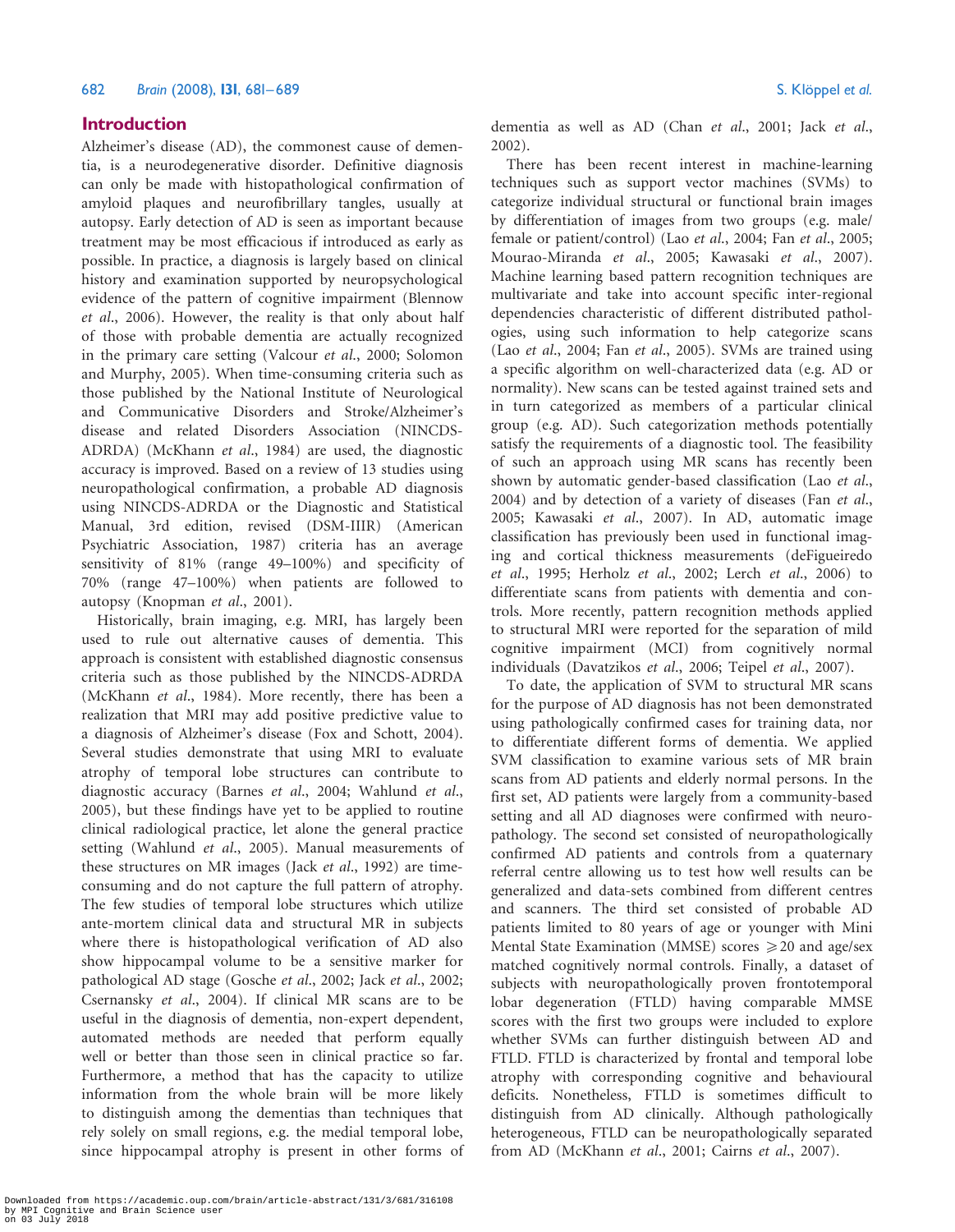#### Classification of Alzheimer's disease Brain (2008), 131, 681–689 683

|  |  |  | Table I Demographic information on groups I, II, and IV with post-mortem confirmation of AD obtained at different centres |  |
|--|--|--|---------------------------------------------------------------------------------------------------------------------------|--|
|--|--|--|---------------------------------------------------------------------------------------------------------------------------|--|

|                                                     | Group I                |                       | Group II             |                         | Group III              |                        | Group IV                    |                             |
|-----------------------------------------------------|------------------------|-----------------------|----------------------|-------------------------|------------------------|------------------------|-----------------------------|-----------------------------|
| Group (n)                                           | AD(20)                 | controls (20)         | AD (14)              | controls (14)           | AD (33)                | Controls (57)          | AD (18)                     | <b>FTLD (19)</b>            |
| Sex (F/M)<br>Age at MRI-scan                        | 11/9<br>$8I.0(5I-102)$ | 10/10<br>79.5 (55-91) | 5/9<br>$65.0(53-85)$ | 5/9<br>$63.0$ $(5I-8I)$ | 10/23<br>$73.1(6I-80)$ | 16/41<br>$71.9(61-80)$ | 6/12<br>$66.0^{**}$ (53-85) | 8/11<br>$61.7***$ $(46-73)$ |
| (mean, range)<br>$MMSE - score$<br>(mean, range)    | $16.7(7-29)$           | 29.0 (27-30)          | $16.1^*$ (10-20)     | $29.2(28-30)$           | $23.5(20-28)$          | 29.1 (27-30)           | $16.2^*$ (5-29)             | $18.0 (0 - 26)$             |
| Years from<br>MRI-scan to<br>death (mean,<br>range) | $1.7(0.2 - 3.4)$       | <b>NA</b>             | $3.6(0.3 - 7.2)$     | <b>NA</b>               | <b>NA</b>              | <b>NA</b>              | $3.5(0.3 - 7.2)$            | $5.8$ (1.3-11.0)            |

AD = Alzheimer's disease; FTLD = frontotemporal lobar degeneration; MMSE = Folstein Mini Mental State Examination; \* = MMSE scores obtained around the time of scanning only available from  $12$  subjects;  $^{**}P = 0.1$ .

# Materials and Methods

#### **Subjects**

Group I consisted of 20 patients and 20, age and gender matched cognitively normal controls from a community and referral based sample in Rochester, Minnesota, USA (see Table 1 for details). Cases had an ante-mortem MRI and an autopsy as part of a long-term research program in which the AD was confirmed neuropathologically. Neuropathological diagnosis was made according to criteria formulated by a working group of the National Institute on Aging and the Reagan Institute of the Alzheimer's Association (NIA-RIA, 1997). Subjects were excluded from analysis if their scans revealed gross structural abnormalities other than atrophy. Diagnostic assignation was based on the combined results of medical history, clinical examination, psychometry and neuropathology. Criteria for the diagnosis of normal cognition were as follows: (i) independently functioning community membership, with (ii) no active neurological or psychiatric disorder, (iii) no psychoactive medication, (iv) a normal neurological examination, (v) no ongoing medical problem and (vi) no associated treatment that might interfere with cognitive function (Jack et al., 2004). Enrolled controls had an MMSE score  $\geq 27$  and a delayed paragraph recall score (Wechsel,  $1987$ ) >10 for those with 16 or more years of education,  $>6$  for those with 8–15 years of education, and  $>4$  for those with 7 or fewer years of education.

Group II consisted of 14 patients and 14 age and gender matched cognitively normal controls from the Dementia Research Centre, University College London (see Table 1 for details). The patients all fulfilled NINCDS-ADRDA criteria for 'definite AD' in that the clinical diagnosis of AD was confirmed histopathologically either from cerebral biopsy or at autopsy (McKhann et al., 1984) according to CERAD (Mirra et al., 1991) and NIA-RIA criteria (NIA-RIA, 1997). They tended to be younger than AD patients from group I. No strong family history was present in any of the subjects. Controls were determined to be cognitively normal either by subsequent clinical exam in follow-up or through pathological confirmation.

Group III consisted of 33 patients with probable mild AD and 57 age and gender matched cognitively normal controls from a community and referral based sample in Rochester, Minnesota, USA. The diagnosis of probable AD was made according to the DSM-III-R (American Psychiatric Association, 1987) and NINCDS-ADRDA criteria for AD (McKhann et al., 1984). Subjects were excluded from analysis if their scan revealed gross structural abnormalities other than atrophy. Diagnostic assignation was based on the combined results of medical history, clinical examination and psychometry. Controls were selected using the same criteria as outlined for group I and age/sex matched to ADpatients. Patients with MMSE scores from 20–30 were considered in the mild stage of AD (Morris et al., 1989; Wolfson et al., 2002; Perneczky et al., 2006). In an attempt to restrict the group to typical patients from this largely community based sample for which diagnosis is both more critical and difficult, patients were included if they were 80 years old or younger with MMSE scores  $\geq$  20 at the time of scanning (see Table 1).

To test the ability to differentiate different forms of dementia we included an additional group of 19 subjects with pathologically confirmed FTLD (group IV, see Table 1). All the patients were diagnosed during life into one of the three FTLD subtypes according to consensus criteria (Neary et al., 1998): 9 patients had behavioural variant FTLD, 8 had semantic dementia and 2 had progressive non-fluent aphasia. In total there were 8 patients with tau-positive pathology and 11 patients with ubiquitin-positive, tau-negative pathology, diagnosed according to consensus pathological criteria (McKhann et al., 2001): behavioural variant FTLD (5 tau-positive, 4 ubiquitin-positive), semantic dementia (2 taupositive, 6 ubiquitin-positive), progressive non-fluent aphasia (1 tau-positive, 1 ubiquitin-positive). Patients in this group tended to be younger than AD-group II but not significantly so  $(P = 0.1)$ .

Differentiation of FTLD from AD on clinical or neuropsychological grounds can sometimes be difficult and, in particular, the MMSE is rarely helpful.

Consent was obtained according to the Declaration of Helsinki, and the study was approved by the Mayo Clinic Institutional Review Board and the Local Research Ethics Committee in London. All subjects gave written informed consent.

## MR imaging

For groups I and III, MR scans were collected over a period of about 10 years with a total of 13 different scanners. Several software updates occurred at different times for different scanners. However, a closely followed quality control program ensured uniformity over time. All scanners were monitored with daily phantom quality checks which calibrated the gradients to within +/- 1 mm over a 200 mm volume centered on the iso-center,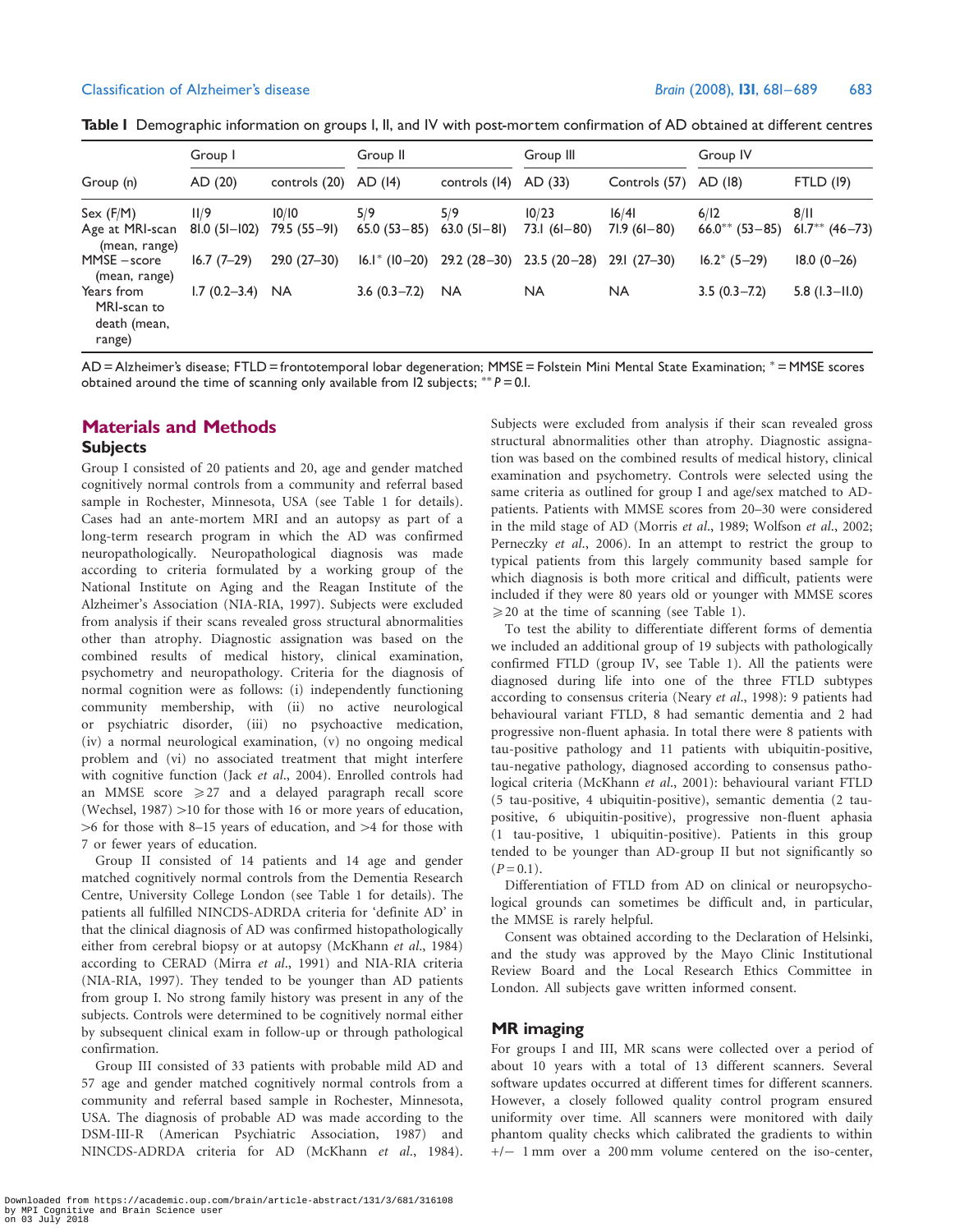monitored signal to noise and radio frequency transmit gain. All scans were done on the same platform, General Electric Signa 1.5T scanners (T1-weighted image parameters:  $TR = 23$  to 27 ms, TE = 6 to 10 ms, flip angle 25° or 45°, voxel size 0.86 mm  $\times$  $0.86$  mm  $\times$  1.6 mm or  $0.94$  mm  $\times$  0.94 mm  $\times$  1.6 mm, matrix dimensions  $256 \times 192$ ). The major hardware elements (body resonance module, gradient coil and birdcage head transmitreceive volume coil) were unchanged throughout time and across all scanners. Importantly, there was no evidence that the effect of the different scanners or upgrades interacted with the effect of disease (Stonnington et al., 2007).

For Groups II and IV, data was acquired from three different 1.5 T scanners. Image parameters were TR = 35 or 15, TE = 5 or 5.4 or 7, flip angle 35° or 15°. Scanners and scanning parameters were balanced across groups and within groups as well as between AD patients from group II and FTLD patients (group IV). This was ensured by excluding four AD subjects from group II when compared to their control group. Because the mix of scanners used was different for normal elderly controls and FTLD subjects, the same four AD subjects were included for comparison between AD and FTLD subjects of group IV to maintain an equal balance of scanners between groups.

### Image processing

Images were visually inspected for artefacts or structural abnormalities unrelated to AD or FTLD. Images were firstly segmented into grey matter (GM), white matter and cerebro-spinal fluid using SPM5 (Wellcome Trust Centre for Neuroimaging, Institute of Neurology, UCL, London UK—<http://www.fil.ion.ucl.ac.uk/spm>). Then, GM segments were further normalized to the population templates generated from all the images in each group and the combined images of groups I and II as well as of patients from group II and IV using an in-house implementation of a diffeomorphic registration algorithm (Ashburner, 2007). This non-linear warping technique minimizes structural variation between subjects. A separate 'modulation' step (Ashburner and Friston, 2000) was used to ensure that the overall amount of each tissue class remained constant after normalization. No spatial smoothing was performed.

#### Support vector classification

A support vector machine (SVM) is an example of a supervised, multivariate classification method. SVMs are supervised in the sense that they include a training step to learn about differences between groups to be classified. The method has previously been applied to neuroimaging data (Lao et al., 2004; Fan et al., 2005; Mourao-Miranda et al., 2005; Kawasaki et al., 2007). Data for this method need not satisfy assumptions of Random field theory, making additional smoothing unnecessary.

Here we describe an SVM intuitively to help readers understand the concept without recourse to technical detail. In the context of machine learning, individual MR images are treated as points located in a high dimensional space. Figure 1 illustrates this procedure in an imaginary 2D space: in this example the two groups to be classified (A and B) are represented by circles and squares. It can be seen that the groups cannot be separated on the basis of values along 1D only and that only a combination of the two leads to adequate separation. The space used for classifying image data is of much higher dimension; the total number of



Fig. 1 Illustration of the concept used in support vector machines. The algorithm tries to find a boundary that maximizes the distance (d) between groups. The figure reduces the problem to two groups and two dimensions for the purpose of illustration only.

dimensions is determined by the numbers of voxels in each MR image.

In practical terms, a linear kernel matrix is created from normalized grey matter segmented images. To this end, each MRI scan undergoes a pair wise multiplication with all other scans. Each element in the kernel matrix is therefore a dot product of two images. Intuitively, the kernel matrix can be viewed as a similarity measure among subjects belonging to a characterized group. The voxels are effectively treated as coordinates of a high dimensional space and their location is determined by the intensity value at each voxel. The images do not span the whole high dimensional space, but rather cluster in subspaces containing images that are very similar. This is one reason why image normalization into a standard space is an important preprocessing step. Good normalization will tighten clustering and reduce dimensionality.

The use of an SVM for image classification is an example of a linear discrimination. In the basic model it is a binary classifier, which means it divides the space into which the MR images are distributed into two classes by identifying a separating hyperplane. In a simple 2D space, the boundary is represented by a line, but is called a hyperplane in higher dimensional space. Fisher's linear discriminate analysis or linear perceptrons can both identify linear discriminant hyperplanes. However, the motivation behind using an SVM is that it uses the principle of 'structural risk minimization', which aims to find a hyperplane that maximizes the distance between training classes (see Fig. 1). Intuitively, it can be seen that the optimal separating hyperplane (OSH) produced by an SVM is defined by those voxels that are closest to the separating boundary between them, i.e. the voxels that are most ambiguous. These voxels are called the 'support vectors'. Voxels that are further away from a separating boundary are distinctively different, hence are not used to calculate the OSH. This fact suggests that adding more images to a training set will have little effect on an OSH if they are distant from it.

After training, an OSH contains learned differences between classes—in our case, AD and control images. That information is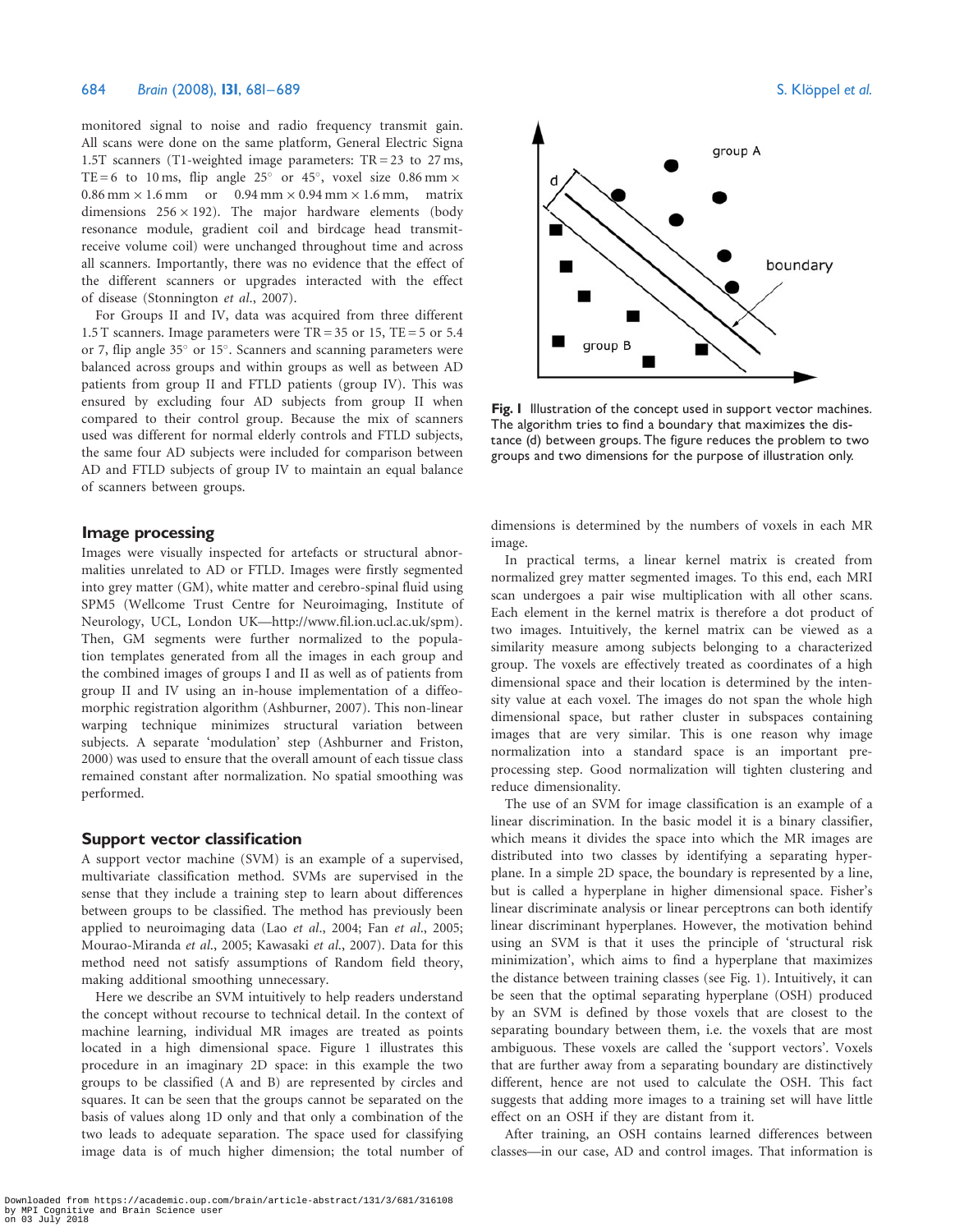#### Classification of Alzheimer's disease Brain (2008), 131, 681–689 685



Fig. 2 Voxels most relevant for classification of patients from group I after SVM training with the data from group I (upper panel). The blue and green areas indicate higher grey matter volume increasing the likelihood of classification into normal. Red and yellow show regions where higher grey matter volume indicates the opposite. The lower panel depicts relevant areas for the separation from AD from FTLD. Blue and green indicate areas where lower grey matter volume indicates FTLD. Results are overlaid on the mean grey matter compartment image from all subjects.

then used to assign any new image to its appropriate class (leaveone-out method). This procedure iteratively leaves successive images out of training for subsequent class assignation until each has been used in this way. This validation procedure ensures that a trained SVM can generalize and be used on scans that have never been presented to the SVM algorithm previously.

In addition to identification of an OSH we determined what voxels contributed most to classification and their distribution in the brain. During training an SVM assigns a specific weight to every scan reflecting its importance to group separation.

This weight is multiplied by a label vector indicating which group the scan belongs to (e.g. -1 for AD and +1 for controls). Each scan is then multiplied by the product of weight and label and summed, resulting in a value for each voxel indicating its importance for group discrimination.

For technical information on SVMs, interested readers are referred to the following textbooks (Vapnik, 1998; Bishop, 2006).

In order to test whether scan data from different centres can be aggregated to provide generic SVMs we investigated using one pathologically confirmed image set for training and another for testing. We also combined data-sets from groups I and II with the leave-one-out method described above. The aim of this procedure was to show generalizability, of great importance to the introduction of these methods into clinical radiological practice.

Mild AD affects the hippocampus and immediately adjacent cortex primarily (Braak and Braak, 1991). For classification of group III we therefore performed a standard whole-brain analysis and then also attempted classification using data from a hippocampus centred volume of interest (VOI: dimensions 12, 16 and 12 mm in x,y,z directions, respectively equivalent to x, y,  $z = -17, -8, -18$  and 16,  $-9, -18$  in MNI-space) (Hirata *et al.*, 2005). We created a separate kernel matrix from the whole brain and from the brain within the VOI from group III. These kernels were used separately and in combination.

In order to test how well SVMs can differentiate different forms of dementia we created a separate kernel from subjects with pathologically confirmed FTLD and confirmed AD-patients, both acquired with the same scanning hardware and sequence.

# **Results**

# Confirmed AD-patients versus controls

Subjects from group I were correctly assigned to the appropriate diagnostic category in 95.0% of trials with the leave-one out method using whole brain images (sensitivity 95.0%, specificity 95.0%). One 89 year old AD patient with an MMSE of 29 and one 86 year old control were misclassified. Fig. 2 displays regions that were most influential in making the binary classification between AD and normal when the grey matter of the whole brain was used for analysis.

Subjects from group II were correctly assigned in 92.9% of trials with the leave-one out method using whole brain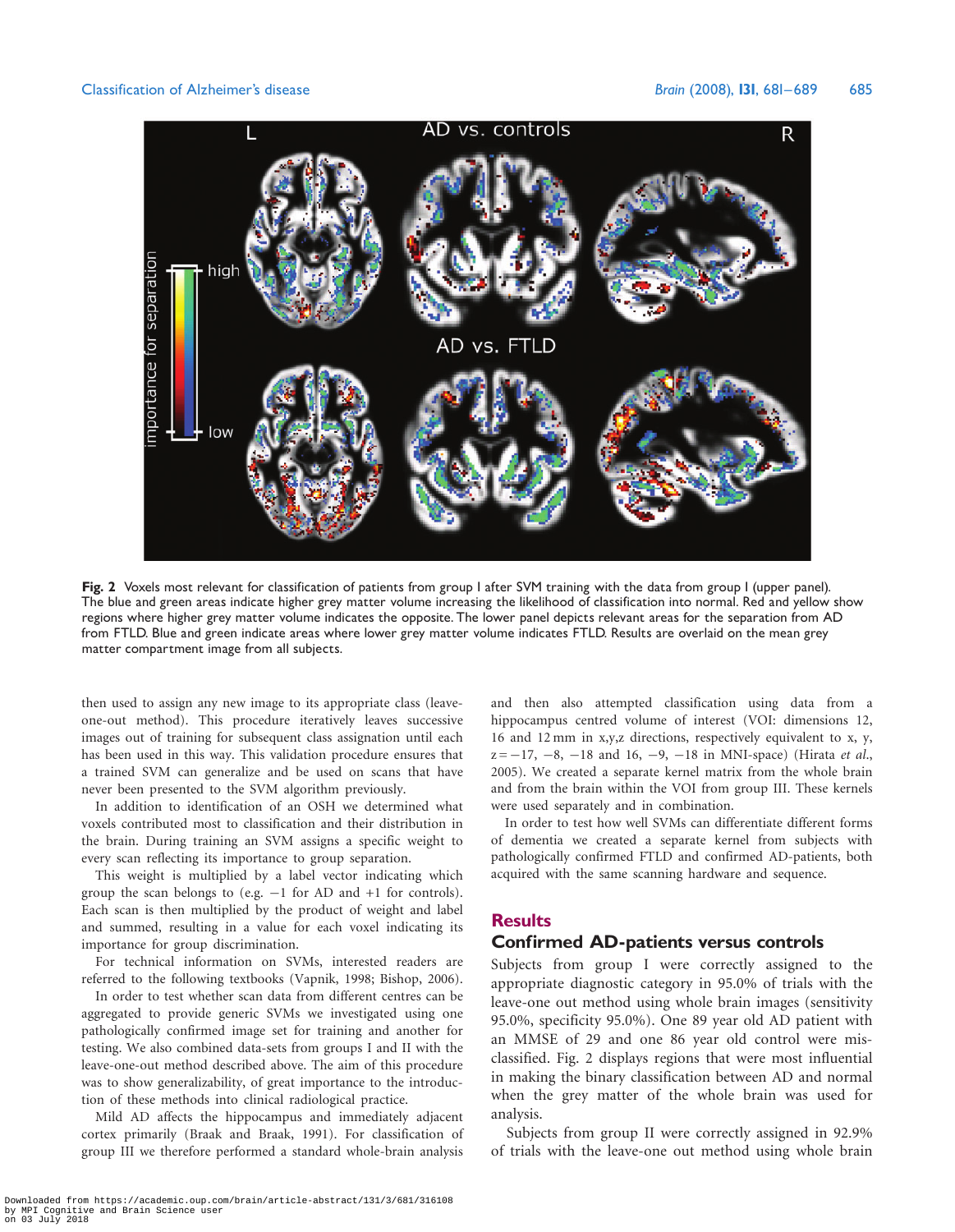Table 2 Results of SVM classification using grey matter from the whole brain for image analysis

| Group                                         | Correctly<br>classified (%) | Sensitivity<br>$(%)^*$ | Specificity<br>$(\%)^*$ |
|-----------------------------------------------|-----------------------------|------------------------|-------------------------|
| AD and controls Group I                       | 95.0                        | 95.0                   | 95.0                    |
| AD and controls Group II                      | 92.9                        | 100                    | 85.7                    |
| AD and controls Group III                     | 81.1                        | 60.6                   | 93.0                    |
| Dataset I for training, set II<br>for testing | 96.4                        | 100                    | 92.9                    |
| Dataset II for training, set I<br>for testing | 87.5                        | 95.0                   | 80.0                    |
| $Group I + II$                                | 95.6                        | 97.I                   | 94.I                    |
| AD from Dataset II and<br>FTLD Group IV       | 89.2                        | 83.3                   | 94.7                    |

Considering a correctly identified AD case as a true positive.

images (sensitivity 100%, specificity 85.7%). The two oldest controls were misclassified.

When group I and group II were combined in a single data-set, patients were correctly assigned to the appropriate group in 95.6% of trials with the leave-one out method using whole brain images (sensitivity 97.1%, specificity 94.1%).

Finally, when group I was used to train the data and group II was used to test, 96.4% of patients were correctly assigned to the appropriate group (sensitivity 100%, specificity 92.9%). Conversely, when group II was used to train and group I to test, 87.5% of patients were correctly assigned to the appropriate group (sensitivity 95.0%, specificity 80.0%).

# Mild AD versus controls

Subjects from group III were correctly assigned to the appropriate group in 81.1% of trials using whole brain images (sensitivity 60.6%, specificity 93.0%). A further improvement to 85.6% (sensitivity 75.8%, specificity 91.2%) was obtained when analysis was restricted to the medial temporal lobe region defined in the methods section. Combining the matrix kernels from the whole brain and medial temporal lobe region improved the overall classification to 88.9%.

# AD versus FTLD

AD and FTLD subjects were correctly assigned to the appropriate group in 89.2% of trials using whole brain images (sensitivity 94.7% specificity 83.3%; three AD and one FTLD subject misclassified). There were no identifiable associations with age or MMSE in misclassified subjects. The misclassified FTLD had the behavioural variant of the disease. Tables 2 and 3 summarise all classification results with and without the antero-medial region of interest.

| Table 3 Results of SVM classification using only grey matter |  |  |  |  |
|--------------------------------------------------------------|--|--|--|--|
| of antero-medial lobe volume of interest for analysis        |  |  |  |  |

| Group                                         | Correctly<br>classified (%) | Sensitivity<br>$(%)^*$ | Specificity<br>(%)* |
|-----------------------------------------------|-----------------------------|------------------------|---------------------|
| AD and controls Group I                       | 90.0                        | 85.0                   | 95.0                |
| AD and controls Group II                      | 92.9                        | 92.9                   | 92.9                |
| AD and controls Group III                     | 85.6                        | 75.8                   | 91.2                |
| Dataset I for training, set II<br>for testing | 71.4                        | 50                     | 92.9                |
| Dataset II for training,<br>set I for testing | 70.0                        | 95.0                   | 45.0                |
| Group I + II                                  | 94.I                        | 97.I                   | 91.2                |

Considering a correctly identified AD case as a true positive.

# **Discussion**

Our results indicate that supervised machine learning techniques can aid the clinical diagnosis of AD. The analytical technique presented here promises to distinguish disease-specific atrophy from that of normal aging in a standard T1 weighted structural MRI scan. Furthermore, the study provides evidence that the method can be developed to correctly differentiate between different forms of dementia.

Before comparing the method to other approaches and a discussion of translation into clinical practice with prospects for future studies, we discuss some methodological aspects.

We used linear SVMs. They allow a localization of voxels relevant to separation of scans into two groups. The voxels which a whole brain SVM classification of AD from controls depended on most were clustered around the parahippocampal gyrus and parietal cortex (Fig. 2, upper panel). A similar distribution was found for all the classifications of AD from normal scans we report here. Classification of FTLD from AD depended on voxels in frontal as well as parietal areas (Fig. 2, lower panel) for group assignation. A recent study using cortical thickness also found parietal areas important in differentiating these two dementia types (Du et al., 2007). Figure 2 also shows cortical voxels scattered throughout the brain without any regionally specific pattern. They are however specific in the sense that they also contributed to a differentiation between two groups. It can therefore be argued that they too reflect differences in overall brain shape resulting from degeneration of specific structures. We tested the performance of non-linear kernels (such as radial-basis functions) but these failed to improve performance suggesting a linear approach is both valid and adequate. The excellent results obtained using scans for training and testing from different centres that used different scanners shows that linear SVMs generalize well.

The results we obtained are comparable or better than other classification methods described in the literature based on MR images (Gosche et al., 2002; Jack et al., 2002;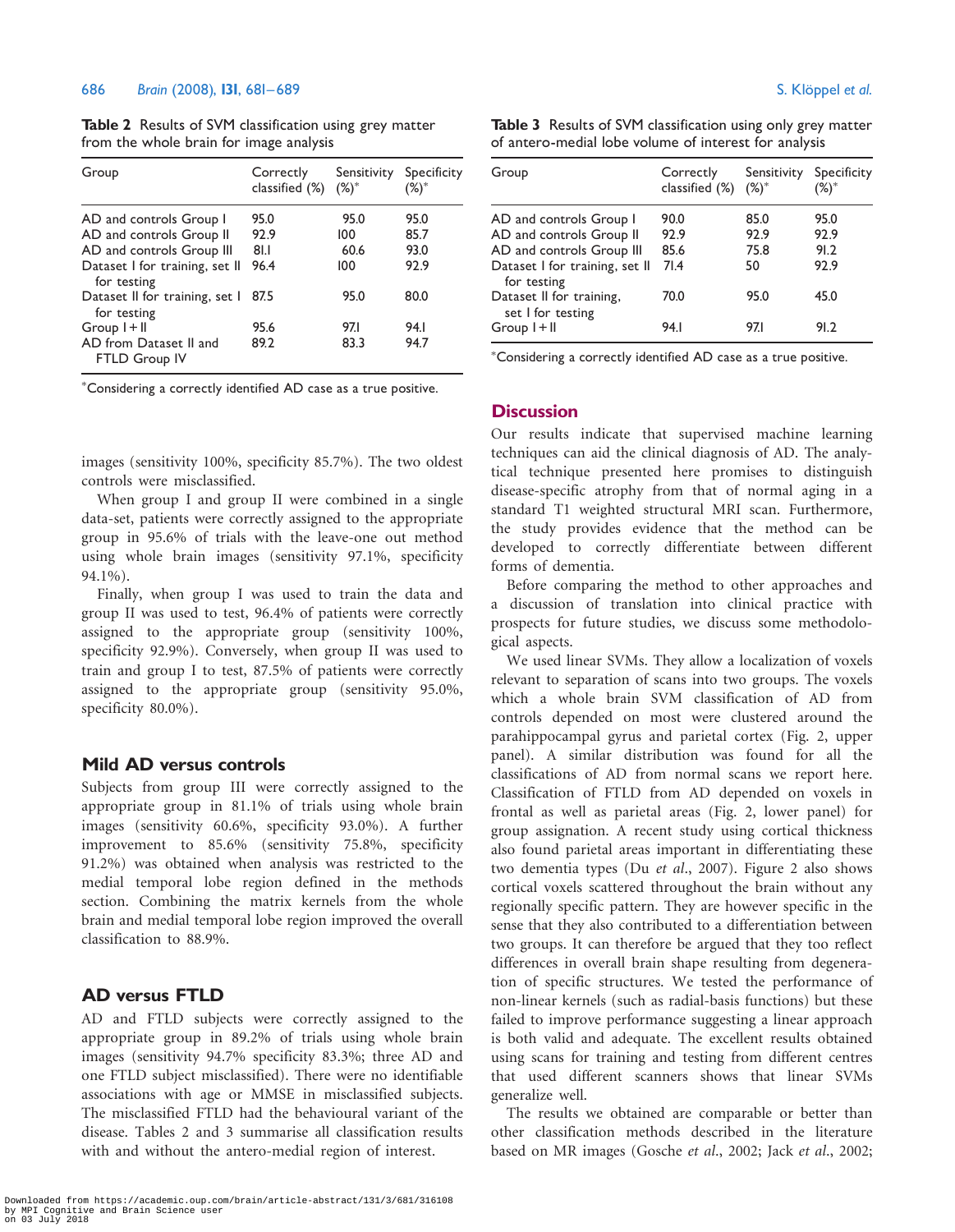#### Classification of Alzheimer's disease Brain (2008), 131, 681–689 687

Barnes et al., 2004; Csernansky et al., 2004; Wahlund et al., 2005), most of which restrict analysis to temporal lobe structures. Our method also performs as well as or better than the average reported diagnostic accuracy of clinicians using clinical exam, history, neuropsychological testing and classical image reporting as outlined in NINCDS-ADRDA or DSM-III-R (Knopman et al., 2001). However, to make this conclusion, a formal comparison with modern conventional clinical assessment is required. The construction of a 'library' of SVM's for all dementia types can be envisaged to help differentiate other conditions that can be confused with AD e.g. vascular dementia, FTLD, Lewy body disease, etc. The preliminary result from our attempt to separate FTLD and AD is very promising because FTLD is a group of degenerative diseases that also affect frontal and temporal lobes but differ in extent and neuropathological characteristics. AD and FTLD can be difficult to separate clinically and patients with confirmed AD pathology have been shown to present with a focal clinical syndrome. A recent postmortem study found that up to 30% of patients diagnosed with the language subtype of FTLD (progressive non-fluent aphasia or semantic dementia) had AD pathology (Knibb et al., 2006). One limitation of our FTLD versus AD classification is that we did not test pure pathological subtypes of FTLD separately. It is possible that the performance of a suitably trained SVM classifier will be better for distinguishing certain subtypes of FTLD from AD than others. Our sample size is too small to explore this question further.

Unlike methods that include an expert-dependent hippocampal tracing step (Jack et al., 1992), the SVM technique is fully automated and can use all the information in a brain scan. Automation eliminates observer/ experimenter bias completely, generates totally reproducible results with the same image set and makes the method much less labour-intensive. These are important characteristics for a method proposed for clinical use.

Our findings warrant application of the proposed methods to larger image sets such as those being collected for the Alzheimer's Disease Neuroimaging Initiative (ADNI—Mueller et al., 2005) for several reasons. The cases from group I are more typical of community based samples, with a later age of onset, whereas cases from group II are more typical of referral centres with greater numbers of early onset cases. That we could get comparable results and even use one scanner's images to train and another to test suggests the technique will generalize for use in clinical settings. However, it is clear that when the relatively younger subjects from group II are used for training, specificity goes down; a result attributable to the fact that group II included more early onset AD who may show a somewhat different patterns of degeneration, i.e. relatively more parietal involvement (Schott et al., 2006; Frisoni et al., 2007). Because of their younger age, subjects from group II are also less likely to have co-morbidity (e.g. subtle vascular changes) but possibly more AD related atrophy for the

same MMSE. A limitation of the population used in Group III is that the clinical diagnoses were likely not 100% accurate as no pathological verification was available for this group. Previous studies have shown that a clinical diagnosis is inaccurate, compared to pathological diagnosis, in about 11% of mild cases in which similar diagnostic criteria to those in our sample were used (Salmon et al., 2002). We therefore speculate that some of the misclassification is in fact due to misdiagnosis in mildly affected AD-patients. The ability to generalize across image-sets from different centres is very important in this respect as it could facilitate the generation of SVMs for rarer forms of dementia based on reliable diagnoses.

It will be a matter of judgement and empirical verification whether to use whole brain or partial data or a combination of the two for diseases other than AD. We recommend an exploratory whole brain approach as a necessary initial step for the time being. We expect that the earlier the stage or more localized a disease, the more a well-placed VOI will improve categorization. In group III, classification by SVM improved substantially by restricting analysis to medial temporal lobes because non-contributory, noisy brain areas were excluded from analysis. However, reduction of the brain volume analysed risks excluding potentially important differential image features. Therefore, combined kernels from whole brain and VOI serve to retain information obtained from the whole brain while weighting the classification to the area of brain most relevant at early stages of disease. The implication for more generalized diseases is that the opposite will be true. In this perspective we tested groups I and II using a medial temporal area analysis and found that classification was slightly worse for leave-one-out and much worse when using one data-set to train and another to test (Table 3). As many forms of dementia involve hippocampal atrophy, accurate differential classification of the dementias may well need whole brain analysis.

A goal of machine learning based automated MR image analysis that we believe achievable, is better sensitivity and specificity of ante-mortem diagnosis than is currently possible. The method we have described clearly has potential in achieving more accurate dementia diagnosis in clinical practice. Although the processing and preparation of a training dataset is relatively time consuming (around a week for all data-sets in this study on a standard PC at 2.4 MHz), this is unlikely to be a limiting factor. Firstly, this represents computer processing time without user interaction. Secondly, once a training dataset is prepared, spatial normalization and classification of any new scan can be done in a matter of minutes. The time required is likely to shorten further with the advent of faster computers. The current implementation still requires a user to check intermediate results for misregistration. This step can be further automated by the introduction of thresholds to alert an operator to check image quality. Although it has been suggested that MRI is likely to help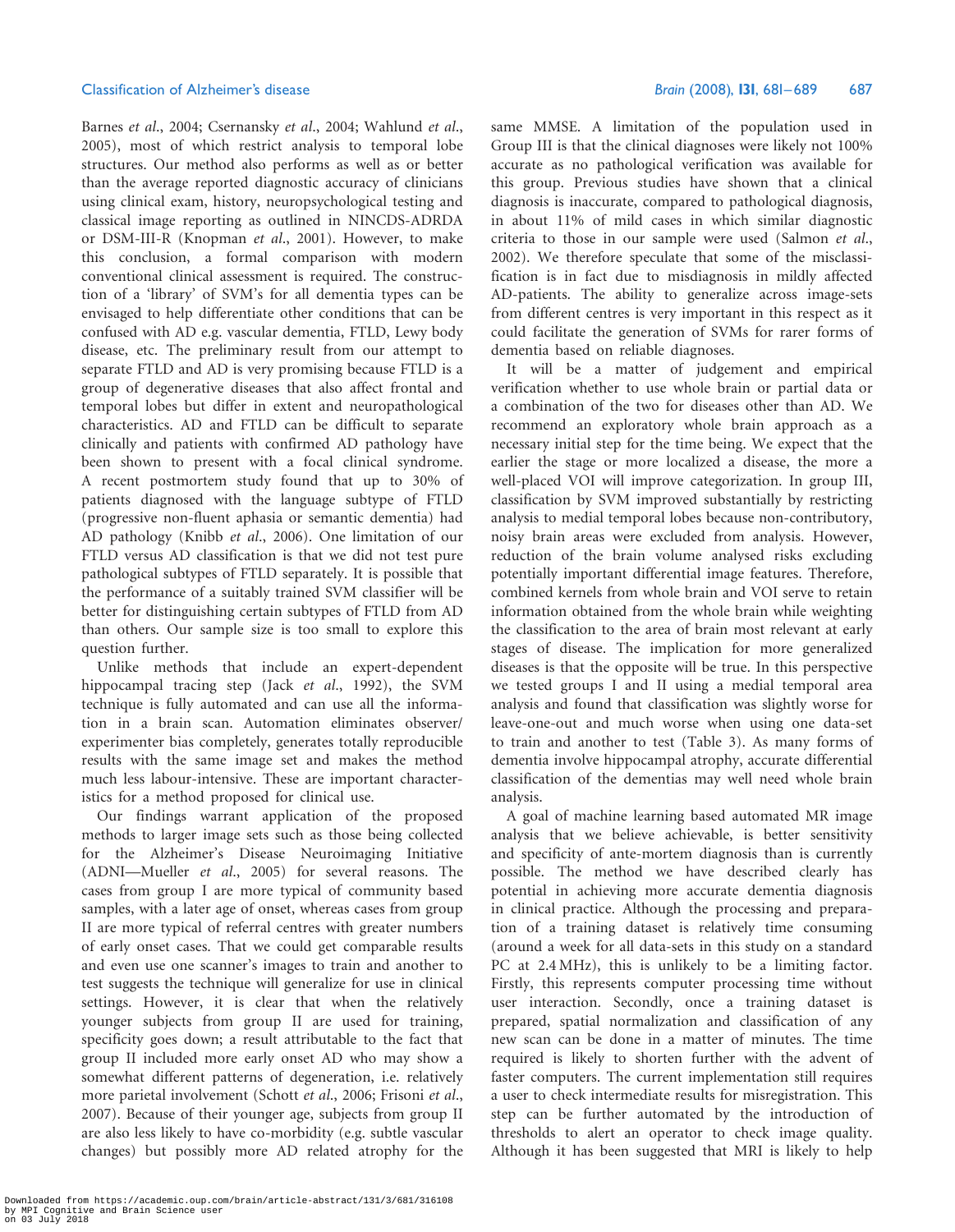diagnosis in specialty clinics only (Wahlund et al., 2005), we see no reason why the method cannot be translated to a more general setting, since a training set of pathologically confirmed cases can come from a specialist centre and because the method is computer-based, automated and does not require expert anatomical knowledge.

Future studies will focus on the application of SVMs to aid differential diagnosis in situations where more than two diagnoses are possible. Stratification of patients by anatomical severity can be envisaged. The limits of sensitivity, for example in predicting which MCI patients will transform into AD also need definition. Encouraging results with other multivariate classification methods have recently been reported (Teipel et al., 2007).

## Acknowledgement

The authors would like to thank Geoffrey Tan and Eric Reiman for helpful suggestions in the preparation of the manuscript. This work was supported by the Wellcome Trust (grant 075696 2/04/2 to R.S.J.F. and J.A.), Mayo Clinic (grant to C.M.S.), the National Institute on Aging (grants P50 AG16574, U01 AG06786, and AG11378 to Mayo Clinic Rochester, MN), the Robert H. and Clarice Smith and Abigail Van Buren Alzheimer's Disease Research Program of the Mayo Foundation (to Mayo Clinic Rochester, MN). N.C.F. and R.I.S. are supported by UK Medical Research Council grants G9626876 and G90/86, respectively. J.D.R. is supported by a Wellcome Trust Research Training Fellowship. Funding to pay the Open Access publication charges for this article was provided by the Wellcome Trust.

#### **References**

- American Psychiatric Association. Diagnostic, and statistical manual of mental disorders. Washington, DC: American Psychiatric Press; 1987.
- Ashburner J. A fast diffeomorphic image registration algorithm. Neuroimage 2007; 38: 95–113.
- Ashburner J, Friston KJ. Voxel-based morphometry—the methods. Neuroimage 2000; 11: 805–21.
- Barnes J, Scahill RI, Boyes RG, Frost C, Lewis EB, Rossor CL, et al. Differentiating AD from aging using semiautomated measurement of hippocampal atrophy rates. Neuroimage 2004; 23: 574–81.
- Bishop C. Pattern recognition and machine learning. New York: Springer; 2006.
- Blennow K, de Leon MJ, Zetterberg H. Alzheimer's disease. Lancet 2006; 368: 387–403.
- Braak H, Braak E. Neuropathological staging of Alzheimer-related changes. Acta Neuropathol 1991; 82: 239–59.
- Cairns NJ, Bigio EH, Mackenzie IR, Neumann M, Lee VM, Hatanpaa KJ, et al. Neuropathologic diagnostic and nosologic criteria for frontotemporal lobar degeneration: consensus of the Consortium for Frontotemporal Lobar Degeneration. Acta Neuropathol (Berl) 2007; 114: 5–22.
- Chan D, Fox NC, Scahill RI, Crum WR, Whitwell JL, Leschziner G, et al. Patterns of temporal lobe atrophy in semantic dementia and Alzheimer's disease. Ann Neurol 2001; 49: 433–42.
- Csernansky JG, Hamstra J, Wang L, McKeel D, Price JL, Gado M, et al. Correlations between antemortem hippocampal volume and postmortem neuropathology in AD subjects. Alzheimer Dis Assoc Disord 2004; 18: 190–5.
- Davatzikos C, Fan Y, Wu X, Shen D, Resnick SM. Detection of prodromal Alzheimer's disease via pattern classification of MRI. Neurobiol Aging 2006.
- deFigueiredo RJ, Shankle WR, Maccato A, Dick MB, Mundkur P, Mena I, et al. Neural-network-based classification of cognitively normal, demented, Alzheimer disease and vascular dementia from single photon emission with computed tomography image data from brain. Proc Natl Acad Sci USA 1995; 92: 5530–4.
- Du AT, Schuff N, Kramer JH, Rosen HJ, Gorno-Tempini ML, Rankin K, et al. Different regional patterns of cortical thinning in Alzheimer's disease and frontotemporal dementia. Brain 2007; 130: 1159–66.
- Fan Y, Shen D, Davatzikos C. Classification of structural images via high-dimensional image warping, robust feature extraction, and SVM. Med Image Comput Comput Assist Interv Int Conf Med Image Comput Comput Assist Interv 2005; 8: 1–8.
- Ferri CP, Prince M, Brayne C, Brodaty H, Fratiglioni L, Ganguli M, et al. Global prevalence of dementia: a Delphi consensus study. Lancet 2005; 366: 2112–7.
- Fox NC, Schott JM. Imaging cerebral atrophy: normal ageing to Alzheimer's disease. Lancet 2004; 363: 392–4.
- Frisoni GB, Pievani M, Testa C, Sabattoli F, Bresciani L, Bonetti M, et al. The topography of grey matter involvement in early and late onset Alzheimer's disease. Brain 2007; 130: 720–30.
- Gosche KM, Mortimer JA, Smith CD, Markesbery WR, Snowdon DA. Hippocampal volume as an index of Alzheimer neuropathology: findings from the Nun Study. Neurology 2002; 58: 1476–82.
- Herholz K, Salmon E, Perani D, Baron JC, Holthoff V, Frolich L, et al. Discrimination between Alzheimer dementia and controls by automated analysis of multicenter FDG PET. Neuroimage 2002; 17: 302–16.
- Hirata Y, Matsuda H, Nemoto K, Ohnishi T, Hirao K, Yamashita F, et al. Voxel-based morphometry to discriminate early Alzheimer's disease from controls. Neurosci Lett 2005; 382: 269–74.
- Jack CR Jr, Dickson DW, Parisi JE, Xu YC, Cha RH, O'Brien PC, et al. Antemortem MRI findings correlate with hippocampal neuropathology in typical aging and dementia. Neurology 2002; 58: 750–7.
- Jack CR Jr, Petersen RC, O'Brien PC, Tangalos EG. MR-based hippocampal volumetry in the diagnosis of Alzheimer's disease. Neurology 1992; 42: 183–8.
- Jack CR Jr, Shiung MM, Gunter JL, O'Brien PC, Weigand SD, Knopman DS, et al. Comparison of different MRI brain atrophy rate measures with clinical disease progression in AD. Neurology 2004; 62: 591–600.
- Kawasaki Y, Suzuki M, Kherif F, Takahashi T, Zhou SY, Nakamura K, et al. Multivariate voxel-based morphometry successfully differentiates schizophrenia patients from healthy controls. Neuroimage 2007; 34: 235–42.
- Knibb JA, Xuereb JH, Patterson K, Hodges JR. Clinical and pathological characterization of progressive aphasia. Ann Neurol 2006; 59: 156–65.
- Knopman DS, DeKosky ST, Cummings JL, Chui H, Corey-Bloom J, Relkin N, et al. Practice parameter: diagnosis of dementia (an evidencebased review). Report of the Quality Standards Subcommittee of the American Academy of Neurology. Neurology 2001; 56: 1143–53.
- Lao Z, Shen D, Xue Z, Karacali B, Resnick SM, Davatzikos C. Morphological classification of brains via high-dimensional shape transformations and machine learning methods. Neuroimage 2004; 21: 46–57.
- Lerch JP, Pruessner J, Zijdenbos AP, Collins DL, Teipel SJ, Hampel H, et al. Automated cortical thickness measurements from MRI can accurately separate Alzheimer's patients from normal elderly controls. Neurobiol Aging 2006.
- McKhann G, Drachman D, Folstein M, Katzman R, Price D, Stadlan EM. Clinical diagnosis of Alzheimer's disease: report of the NINCDS-ADRDA Work Group under the auspices of Department of Health and Human Services Task Force on Alzheimer's Disease. Neurology 1984; 34: 939–44.